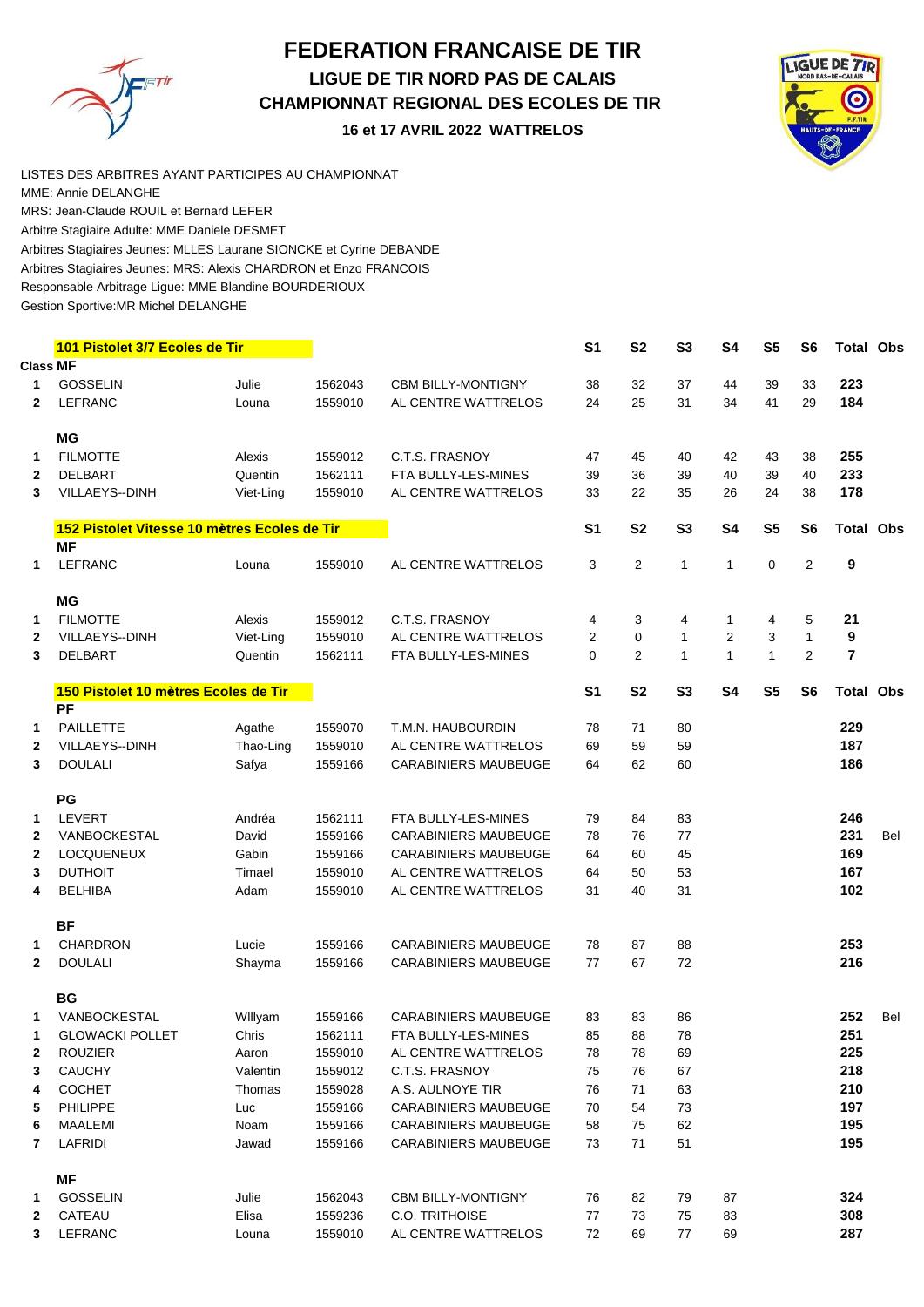|                | МG                                   |                   |                    |                                                          |                |                |                |                |                |    |                  |     |
|----------------|--------------------------------------|-------------------|--------------------|----------------------------------------------------------|----------------|----------------|----------------|----------------|----------------|----|------------------|-----|
| 1              | <b>FILMOTTE</b>                      | Alexis            | 1559012            | C.T.S. FRASNOY                                           | 89             | 87             | 88             | 92             |                |    | 356              |     |
| $\mathbf{2}$   | DE CEUKELEIRE                        | Noah              | 1562111            | FTA BULLY-LES-MINES                                      | 91             | 76             | 80             | 78             |                |    | 325              |     |
| 3              | <b>DELBART</b>                       | Quentin           | 1562111            | FTA BULLY-LES-MINES                                      | 85             | 82             | 71             | 72             |                |    | 310              |     |
| 4              | <b>VANHOUTTE</b>                     | Mael              | 1562309            | <b>T.S. LONGUENESSE</b>                                  | 74             | 85             | 79             | 67             |                |    | 305              |     |
| 5              | VILLAEYS--DINH                       | Viet-Ling         | 1559010            | AL CENTRE WATTRELOS                                      | 65             | 65             | 60             | 60             |                |    | 250              |     |
| 6              | <b>THERY</b>                         | Alexy             | 1562111            | FTA BULLY-LES-MINES                                      | 64             | 48             | 59             | 55             |                |    | 226              |     |
|                | 154 Carabine 10 mètres Ecoles de Tir |                   |                    |                                                          |                |                |                |                |                |    |                  |     |
|                | <b>PF</b>                            |                   |                    |                                                          |                |                |                |                |                |    |                  |     |
| 1              | <b>DHALLUIN</b>                      | Jade              | 1559070            | T.M.N. HAUBOURDIN                                        | 88             | 87,7           | 96,4           |                |                |    | 272,1            |     |
| $\mathbf{2}$   | WABLE                                | Nessa             | 1559070            | T.M.N. HAUBOURDIN                                        | 79,5           | 91,1           | 93,7           |                |                |    | 264,3            |     |
| 3              | <b>ODIN</b>                          | Lilou             | 1559166            | <b>CARABINIERS MAUBEUGE</b>                              | 89,5           | 90             | 82,3           |                |                |    | 261,8            |     |
| 4              | <b>LAFRIDI</b>                       | Shéryne           | 1559166            | <b>CARABINIERS MAUBEUGE</b>                              | 91,7           | 77,5           | 81             |                |                |    | 250,2            |     |
| 5              | <b>DOULALI</b>                       | Safya             | 1559166            | <b>CARABINIERS MAUBEUGE</b>                              | 82,8           | 85,8           | 80,2           |                |                |    | 248,8            |     |
| 6              | <b>ROUSSEL</b>                       | Alise             | 1559013            | A.W.T.                                                   | 84,5           | 76,8           | 83,8           |                |                |    | 245,1            |     |
| $\overline{7}$ | <b>NICOLAS</b>                       | Anna              | 1559028            | A.S. AULNOYE TIR                                         | 77,4           | 74,1           | 89,2           |                |                |    | 240,7            |     |
| 8<br>9         | <b>MAALEMI</b>                       | Lina              | 1559166            | <b>CARABINIERS MAUBEUGE</b><br><b>L'AVENIR D'ONNAING</b> | 59,4           | 73,4           | 67,5           |                |                |    | 200,3            |     |
|                | PAMELARD                             | Lizon             | 1559119            |                                                          | 65,8           | 68,5           | 60,7           |                |                |    | 195,0            |     |
|                | PG                                   |                   |                    |                                                          | S <sub>1</sub> | S <sub>2</sub> | S <sub>3</sub> | S <sub>4</sub> | S <sub>5</sub> | S6 | <b>Total Obs</b> |     |
| 1              | <b>VALLART</b>                       | Sacha             | 1562021            | A.L. D'ARQUES                                            | 90,3           | 94,1           | 87,9           |                |                |    | 272,3            |     |
| $\mathbf{2}$   | <b>LEMAIRE</b>                       | Jules-Arthur      | 1559166            | <b>CARABINIERS MAUBEUGE</b>                              | 89,6           | 85,6           | 93,1           |                |                |    | 268,3            |     |
| 3              | <b>CARPENTIER</b>                    | Lorenzo           | 1559166            | <b>CARABINIERS MAUBEUGE</b>                              | 87,6           | 87,5           | 91,5           |                |                |    | 266,6            |     |
| 4              | CATTELAIN                            | Cylian            | 1559119            | <b>L'AVENIR D'ONNAING</b>                                | 88,9           | 88,3           | 89,3           |                |                |    | 266,5            |     |
| 5              | VANBOCKESTAL                         | David             | 1559166            | <b>CARABINIERS MAUBEUGE</b>                              | 82,1           | 89,8           | 90,5           |                |                |    | 262,4            | Bel |
| 5              | <b>BRODZKI MICHALOWSKI</b>           | Alexandre         | 1562111            | FTA BULLY-LES-MINES                                      | 74,9           | 86,6           | 82,4           |                |                |    | 243,9            |     |
| 6              | VERSCHUEREN                          | Manoé             | 1562021            | A.L. D'ARQUES                                            | 81,6           | 80,3           | 78,3           |                |                |    | 240,2            |     |
| $\overline{7}$ | <b>LECLERCQ</b>                      | Simon             | 1562008            | A.L.S.T. CARVIN                                          | 84,7           | 67,1           | 84,2           |                |                |    | 236,0            |     |
| 8              | <b>WILMART</b>                       | Raphaël           | 1559166            | <b>CARABINIERS MAUBEUGE</b>                              | 70,5           | 82,9           | 76,1           |                |                |    | 229,5            |     |
| 9              | LAGAIZE                              | Nathan            | 1559202            | LES TIREURS DOUAISIS                                     | 77,7           | 78,7           | 68,6           |                |                |    | 225,0            |     |
| 10             | <b>LOCQUENEUX</b>                    | Gabin             | 1559166            | <b>CARABINIERS MAUBEUGE</b>                              | 79,1           | 73,4           | 68,4           |                |                |    | 220,9            |     |
| 11             | PAMELARD                             | Loukas            | 1559119            | L'AVENIR D'ONNAING                                       | 79             | 74,5           | 65,1           |                |                |    | 218,6            |     |
| 12             | <b>FEUILLOLEY</b>                    | Mael              | 1559166            | <b>CARABINIERS MAUBEUGE</b>                              | 78,1           | 67,1           | 72,7           |                |                |    | 217,9            |     |
| 13             | <b>FONTAINE</b>                      | Pierre            | 1562111            | FTA BULLY-LES-MINES                                      | 52,1           | 37,6           | 55,1           |                |                |    | 144,8            |     |
| 14             | <b>LOCQUENEUX</b>                    | <b>Blaise</b>     | 1559166            | <b>CARABINIERS MAUBEUGE</b>                              | 52,6           | 19,7           | 36,8           |                |                |    | 109,1            |     |
|                | <b>BF</b>                            |                   |                    |                                                          |                |                |                |                |                |    |                  |     |
| 1              | VANDERMAELEN                         | Lisa              | 1559070            | T.M.N. HAUBOURDIN                                        | 90,1           | 96,7           | 94,3           |                |                |    | 281,1            |     |
| $\mathbf{2}$   | <b>DOULALI</b>                       | Shayma            | 1559166            | CARABINIERS MAUBEUGE                                     | 88,5           | 96,6           | 92,2           |                |                |    | 277,3            |     |
| 3              | LHEUREUX                             | Florine           | 1559050            | T.S. NIEPPOIS                                            | 85             | 84,5           | 97,8           |                |                |    | 267,3            |     |
| 4              | LHEUREUX                             | Clémentine        | 1559050            | T.S. NIEPPOIS                                            | 92,9           | 90,4           | 82             |                |                |    | 265,3            |     |
| 5              | <b>CLEMENT</b>                       | Coraline          | 1562021            | A.L. D'ARQUES                                            | 86,9           | 85,5           | 88             |                |                |    | 260,4            |     |
| 6              | <b>MORSA</b>                         | Eva               | 1559166            | <b>CARABINIERS MAUBEUGE</b>                              | 93             | 84,3           | 82,3           |                |                |    | 259,6            |     |
| 7              | <b>CHENY</b>                         | Julia             | 1559166            | <b>CARABINIERS MAUBEUGE</b>                              | 78,4           | 87,1           | 87,6           |                |                |    | 253,1            |     |
| 8              | <b>VANDEN BROECK</b>                 | Marie             | 1559166            | <b>CARABINIERS MAUBEUGE</b>                              | 75,5           | 87,5           | 85,3           |                |                |    | 248,3            |     |
| 9              | <b>DILLY</b>                         | Anna              | 1559236            | <b>C.O. TRITHOISE</b>                                    | 81,4           | 86,9           | 78,3           |                |                |    | 246,6            |     |
| 10             | <b>CHARDRON</b>                      | Lucie             | 1559166            | <b>CARABINIERS MAUBEUGE</b>                              | 71,5           | 81,1           | 85,1           |                |                |    | 237,7            |     |
| 11             | <b>MATHIEU</b>                       | Manon             | 1559166            | <b>CARABINIERS MAUBEUGE</b>                              | 78,4           | 83,5           | 71,3           |                |                |    | 233,2            |     |
| 12             | <b>STIEVENART</b>                    | Claire            | 1559166            | <b>CARABINIERS MAUBEUGE</b>                              | 66             | 72,7           | 66,2           |                |                |    | 204,9            |     |
| 13             | <b>DURIEZ</b>                        | Céline            | 1562008            | A.L.S.T. CARVIN                                          | 45,7           | 69,3           | 71,3           |                |                |    | 186,3            |     |
|                | BG                                   |                   |                    |                                                          |                |                |                |                |                |    |                  |     |
| 1              | <b>PHILIPPE</b>                      | Luc               | 1559166            | <b>CARABINIERS MAUBEUGE</b>                              | 86,7           | 89,4           | 81,3           |                |                |    | 257,4            |     |
| $\mathbf 2$    | <b>HENON</b>                         | Hugo              | 1562010            | <b>CALAIS TIR SPORTIF</b>                                | 86,7           | 83,7           | 86,2           |                |                |    | 256,6            |     |
| 3              | VANBOCKESTAL                         | Willyam           | 1559166            | <b>CARABINIERS MAUBEUGE</b>                              | 83,3           | 83,4           | 83,7           |                |                |    | 250,4            | Bel |
| 3              | <b>MATON</b>                         | Lubin             | 1562010            | <b>CALAIS TIR SPORTIF</b>                                | 87,1           | 78,2           | 80,2           |                |                |    | 245,5            |     |
| 4              | <b>WOUTERS</b>                       | Pierre            | 1562111            | FTA BULLY-LES-MINES                                      | 83,6           | 80,6           | 76,4           |                |                |    | 240,6            |     |
| 5<br>6         | <b>LUCAS</b><br><b>MICHON</b>        | Robinson<br>Timéo | 1562309            | T.S. LONGUENESSE                                         | 80,4           | 81,6           | 78,2           |                |                |    | 240,2<br>234,6   |     |
| $\overline{7}$ | <b>BIZET MEUNIER</b>                 | Nino              | 1559028<br>1562309 | A.S. AULNOYE TIR<br>T.S. LONGUENESSE                     | 77,6<br>75,6   | 74,3<br>65,5   | 82,7<br>81,5   |                |                |    | 222,6            |     |
| 8              | <b>FOUREZ</b>                        | Aloïs             | 1562111            | FTA BULLY-LES-MINES                                      | 76             | 72,5           | 70,6           |                |                |    | 219,1            |     |
| 9              | <b>KOSINSKI</b>                      | Eliot             | 1559166            | <b>CARABINIERS MAUBEUGE</b>                              | 80,3           | 71,8           | 65,6           |                |                |    | 217,7            |     |
| 10             | SIONCKE-WASTERLAIN                   | Maxence           | 1559166            | <b>CARABINIERS MAUBEUGE</b>                              | 70,5           | 68,3           | 74,2           |                |                |    | 213,0            |     |
| 11             | <b>SOULIE</b>                        | Cantyn            | 1562111            | FTA BULLY-LES-MINES                                      | 72,5           | 61,4           | 58,9           |                |                |    | 192,8            |     |
| 12             | DELBARRE                             | Mathéo            | 1562111            | FTA BULLY-LES-MINES                                      | 69,9           | 62,9           | 49,2           |                |                |    | 182,0            |     |
| 13             | <b>MAALEMI</b>                       | Noam              | 1559166            | <b>CARABINIERS MAUBEUGE</b>                              | 64,6           | 33,9           | 11,2           |                |                |    | 109,7            |     |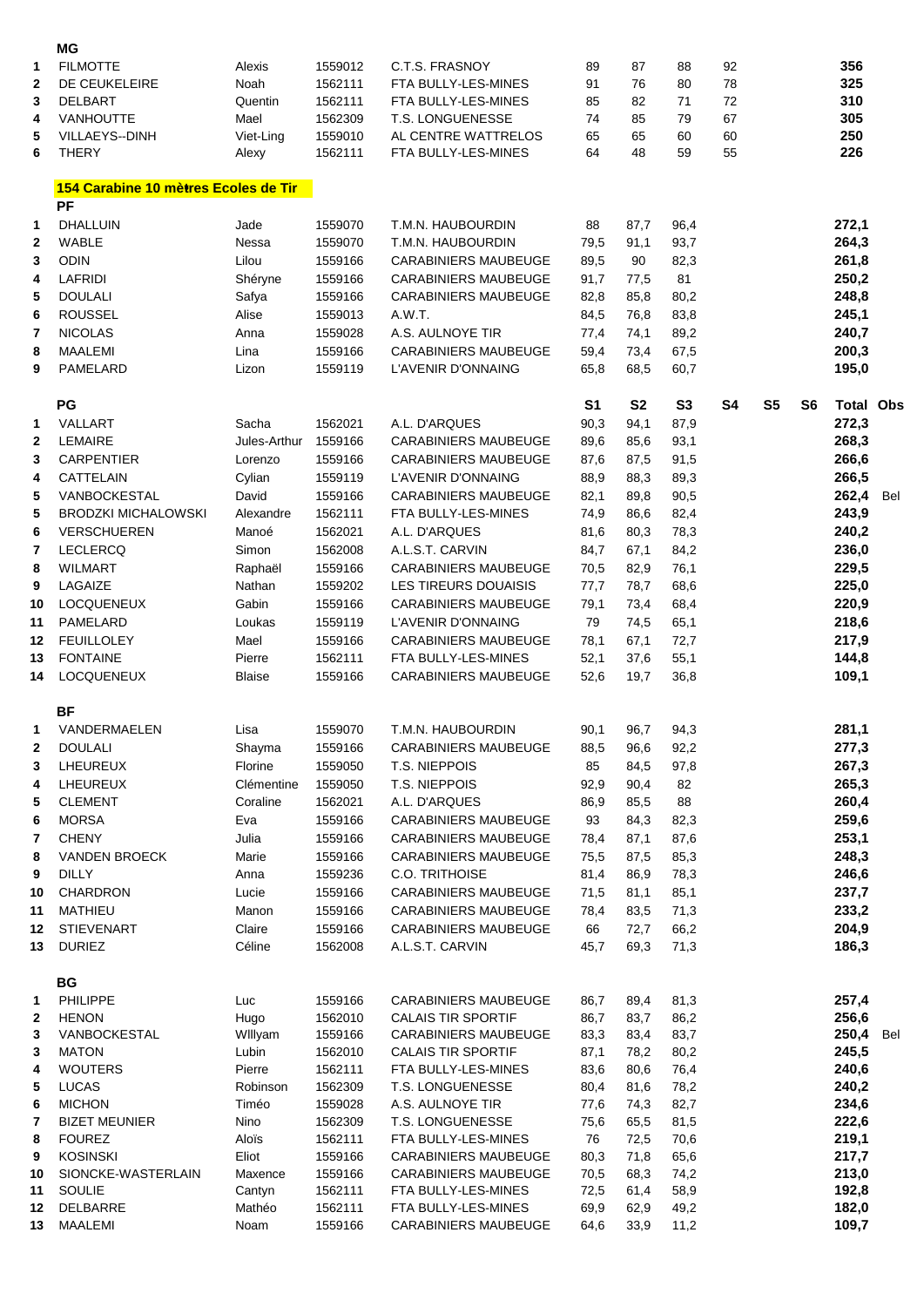|                | <b>MF</b>                         |         |         |                             | S <sub>1</sub> | S <sub>2</sub> | S <sub>3</sub> | S <sub>4</sub> | S <sub>5</sub> | S <sub>6</sub> | <b>Total Obs</b> |  |
|----------------|-----------------------------------|---------|---------|-----------------------------|----------------|----------------|----------------|----------------|----------------|----------------|------------------|--|
| 1              | <b>DEVOLDER</b>                   | Lily    | 1559050 | T.S. NIEPPOIS               | 95,7           | 99,5           | 102,1          | 96,9           |                |                | 394,2            |  |
| $\mathbf{2}$   | <b>DOMISSE</b>                    | Elyse   | 1559166 | <b>CARABINIERS MAUBEUGE</b> | 96,5           | 96,4           | 97,2           | 96,5           |                |                | 386,6            |  |
| 3              | <b>DEBANDE</b>                    | Cyrine  | 1559166 | <b>CARABINIERS MAUBEUGE</b> | 94,5           | 98,2           | 97,7           | 95,7           |                |                | 386,1            |  |
| 4              | <b>MARTIN--FERIN</b>              | Lynette | 1559166 | <b>CARABINIERS MAUBEUGE</b> | 93,1           | 94,5           | 93,8           | 99,4           |                |                | 380,8            |  |
| 5              | AMERZOUG                          | Ins     | 1559166 | <b>CARABINIERS MAUBEUGE</b> | 99,3           | 95,5           | 91,8           | 90,8           |                |                | 377,4            |  |
| 6              | <b>LEMAIRE</b>                    | Margot  | 1559166 | <b>CARABINIERS MAUBEUGE</b> | 94,8           | 94,8           | 90,3           | 93,6           |                |                | 373,5            |  |
| $\overline{7}$ | <b>VERSCHUEREN</b>                | Romane  | 1562021 | A.L. D'ARQUES               | 91,4           | 91,5           | 94,5           | 95,2           |                |                | 372,6            |  |
| 8              | <b>VERHAEST</b>                   | Astrid  | 1559186 | O.S.M. LOMMOIS S.T.         | 91,4           | 94,9           | 88,7           | 84,5           |                |                | 359,5            |  |
| 9              | <b>DECAILLON</b>                  | Lucie   | 1559236 | C.O. TRITHOISE              | 87,1           | 87,5           | 86,2           | 79             |                |                | 339,8            |  |
|                | MG                                |         |         |                             |                |                |                |                |                |                |                  |  |
| 1              | <b>CHARDRON</b>                   | Alexis  | 1559166 | <b>CARABINIERS MAUBEUGE</b> | 97,8           | 98,2           | 98,8           | 97,6           |                |                | 392,4            |  |
| $\mathbf{2}$   | <b>HAINGUE</b>                    | Emilien | 1562043 | <b>CBM BILLY-MONTIGNY</b>   | 92             | 98,5           | 92,4           | 92,9           |                |                | 375,8            |  |
| 3              | <b>LUCAS</b>                      | Léonard | 1562309 | T.S. LONGUENESSE            | 98             | 87,5           | 95,1           | 91,9           |                |                | 372,5            |  |
| 4              | <b>POIGNARD</b>                   | Raphael | 1559166 | <b>CARABINIERS MAUBEUGE</b> | 89,9           | 90,7           | 91,9           | 91,3           |                |                | 363,8            |  |
| 5              | <b>FRANCOIS</b>                   | Enzo    | 1559166 | <b>CARABINIERS MAUBEUGE</b> | 94,1           | 92             | 84,2           | 91,8           |                |                | 362,1            |  |
| 6              | <b>FRANCOISE</b>                  | Noah    | 1559070 | T.M.N. HAUBOURDIN           | 82,6           | 88,7           | 90,9           | 93,8           |                |                | 356,0            |  |
| 7              | LANGLEMEZ                         | Vitaly  | 1559236 | C.O. TRITHOISE              | 85,5           | 89,8           | 87,3           | 89,6           |                |                | 352,2            |  |
| 8              | <b>CARPENTIER</b>                 | llan    | 1559166 | <b>CARABINIERS MAUBEUGE</b> | 88,5           | 82,3           | 92,2           | 85,3           |                |                | 348,3            |  |
| 9              | <b>BLONDEL</b>                    | Clément | 1559070 | T.M.N. HAUBOURDIN           | 85,8           | 87,9           | 81,8           | 77,3           |                |                | 332,8            |  |
| 10             | LACQUEMENT                        | Robin   | 1559236 | C.O. TRITHOISE              | 76,4           | 84,4           | 72,7           | 82,6           |                |                | 316,1            |  |
| 11             | <b>CAMPIN</b>                     | Lucas   | 1559028 | A.S. AULNOYE TIR            | 81,8           | 74             | 77,1           | 72,3           |                |                | 305,2            |  |
|                | 105 Carabine 3 x 20 Ecoles de Tir |         |         |                             | S <sub>1</sub> | S <sub>2</sub> | S <sub>3</sub> | <b>S4</b>      | S <sub>5</sub> | S <sub>6</sub> | <b>Total Obs</b> |  |
|                | <b>MF</b>                         |         |         |                             |                |                |                |                |                |                |                  |  |
| 1              | <b>DEVOLDER</b>                   | Lily    | 1559050 | T.S. NIEPPOIS               | 96             | 90             | 96             | 93             | 100            | 96             | 571              |  |
| $\mathbf{2}$   | <b>DEBANDE</b>                    | Cyrine  | 1559166 | <b>CARABINIERS MAUBEUGE</b> | 94             | 93             | 98             | 97             | 89             | 96             | 567              |  |
| 3              | AMERZOUG                          | Inès    | 1559166 | <b>CARABINIERS MAUBEUGE</b> | 96             | 93             | 97             | 95             | 92             | 87             | 560              |  |
| 4              | <b>MARTIN--FERIN</b>              | Lynette | 1559166 | <b>CARABINIERS MAUBEUGE</b> | 93             | 95             | 96             | 94             | 89             | 88             | 555              |  |
|                | <b>MG</b>                         |         |         |                             |                |                |                |                |                |                |                  |  |
| 1              | <b>CHARDRON</b>                   | Alexis  | 1559166 | <b>CARABINIERS MAUBEUGE</b> | 92             | 97             | 99             | 97             | 93             | 95             | 573              |  |
| $\mathbf{2}$   | <b>HAINGUE</b>                    | Emilien | 1562043 | <b>CBM BILLY-MONTIGNY</b>   | 95             | 91             | 93             | 92             | 90             | 91             | 552              |  |
| 3              | LANGLEMEZ                         | Vitaly  | 1559236 | C.O. TRITHOISE              | 90             | 87             | 97             | 96             | 85             | 91             | 546              |  |
| 4              | <b>LUCAS</b>                      | Léonard | 1562309 | T.S. LONGUENESSE            | 79             | 91             | 90             | 95             | 86             | 85             | 526              |  |